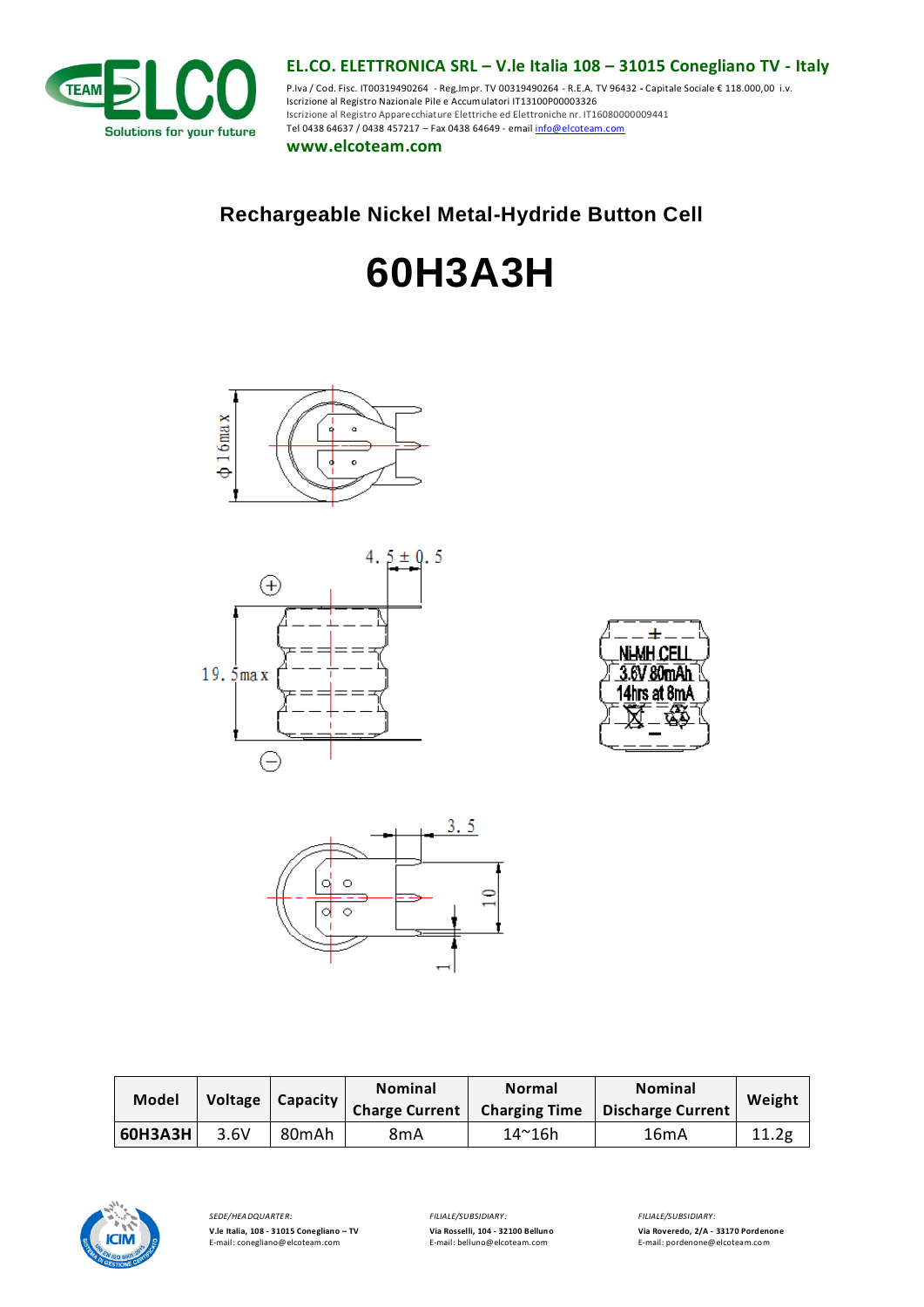

**EL.CO. ELETTRONICA SRL – V.le Italia 108 – 31015 Conegliano TV - Italy** P.Iva / Cod. Fisc. IT00319490264 - Reg.Impr. TV 00319490264 - R.E.A. TV 96432 **-** Capitale Sociale € 118.000,00 i.v. Iscrizione al Registro Nazionale Pile e Accumulatori IT13100P00003326 Iscrizione al Registro Apparecchiature Elettriche ed Elettroniche nr. IT16080000009441 Tel 0438 64637 / 0438 457217 – Fax 0438 64649 - emai[l info@elcoteam.com](mailto:info@elcoteam.com)

**www.elcoteam.com**

## **Introduction**

The Ni-MH battery (3x60H) is composed of 3 cells with capacity of 80mAh connected in series in a variety of shape design as different customers' demand. The tags of positive and negative pole may be made in different means such as nickel strip, male tab, pin, wire, plug connector, etc. The battery is designed as power supply with voltage of 3.6V, charge and discharge current of no more than 16mA and 40mA respectively to the electric products including meter and instrument, lamp, remote controller, toy and so on. The battery complies with the requirements of ROHS and can be delivered with SGS report if required.

## **Referenced document**

61951-2 @ IEC:2003 Secondary cells and batteries containing alkaline or other non-acid electrolytes – Portable sealed rechargeable single cells – P.2: Nickel-metal hydride/ By International Electro technical Commission (IEC).

# **Use of product**

The battery shall not be charged for a long time or at more than 0.2C (16mA). The cell or battery shall not be short or reverse discharged. If a long time charge is required, the charge shall be terminated when the voltage of battery is up to 1.45V/cell (1.45xn/battery) to reduce the impact on its quality.

The battery shall be charged in an optimized manner such as:

**Charge:** The charge time shall be 14h if the voltage of 4.35-4.95V and current of 8mA are applied to the battery; and the charge time shall be 6h if the current of 16mA is applied.

**Discharge:** The current shall be no more than 40mA, and the final voltage is 3.0V. The battery shall be recharged prior to use.

For the detailed usage, please contact our Engineering Dept.

| <b>Item</b>                   |                     | <b>Specification</b>                                | <b>Remarks</b>                                                                         |  |  |
|-------------------------------|---------------------|-----------------------------------------------------|----------------------------------------------------------------------------------------|--|--|
| Nominal voltage V             |                     | 3.6                                                 |                                                                                        |  |  |
| Nominal capacity mAh          |                     | 80                                                  | In accordance with 5.3.3                                                               |  |  |
| Standard charge current<br>mA |                     | 8                                                   | The charge time is 16h.                                                                |  |  |
| Charge current mA             |                     | $4 - 16$                                            | Available range                                                                        |  |  |
| Discharge current mA          |                     | $\leq 40$                                           |                                                                                        |  |  |
| Cut-off voltage V             |                     | 3.0                                                 |                                                                                        |  |  |
| Internal resistance $m\Omega$ |                     | $\leq 1500$                                         | Measured after fully charged and additional<br>storage time of 24h. (at 1000Hz 25±5°C) |  |  |
| Ambient<br>temperatura        | Charge<br>Discharge | $0^{\circ}45^{\circ}$ C<br>$-10^{\circ}45^{\circ}C$ | The property of product will be impacted<br>significantly if this range is exceeded.   |  |  |

# **Electrical properties**

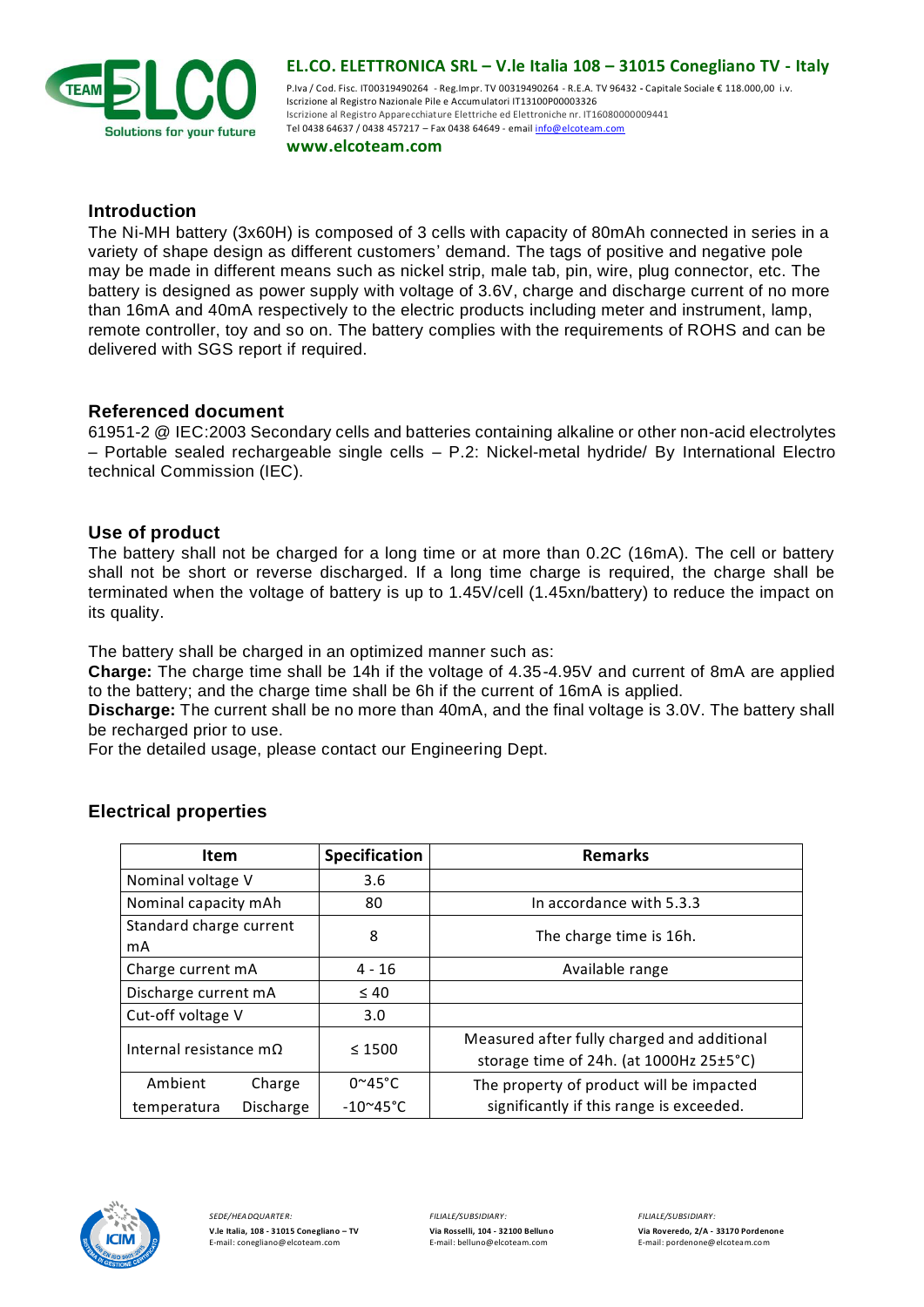

## **EL.CO. ELETTRONICA SRL – V.le Italia 108 – 31015 Conegliano TV - Italy**

P.Iva / Cod. Fisc. IT00319490264 - Reg.Impr. TV 00319490264 - R.E.A. TV 96432 **-** Capitale Sociale € 118.000,00 i.v. Iscrizione al Registro Nazionale Pile e Accumulatori IT13100P00003326 Iscrizione al Registro Apparecchiature Elettriche ed Elettroniche nr. IT16080000009441 Tel 0438 64637 / 0438 457217 – Fax 0438 64649 - emai[l info@elcoteam.com](mailto:info@elcoteam.com)

**www.elcoteam.com**



# **Charge and Discharge**

Calpacity Output (%)

# **Capacity test**

Capacity (mAh) = Discharge current (mA) x Discharge duration (h); The charge and discharge current is expressed as a multiple of nominal capacity "C" of the cell. For example, "0.2C" means the current is 0.2 times nominal capacity "C".

# **Nominal capacity**

Nominal capacity: 80mAh

The capacity test of battery will vary with these factors, such as the accuracy of test device, operation condition and ambient environment. For the test result, the allowed error is 4%.

# **Nominal capacity test (Abbr. IEC):**

The capacity and internal resistance shall be tested at 20±5°C within 1 month before ex -factory. Discharge the battery at 0.2C (16 mA) to a final voltage of 3.0V, and rest for 1~4h.

When the voltage applied to the battery is up to 1.7V/cell (1.7Vxn/battery), charge at 0.1C (8mA) for 16h, rest for 1~4h, then discharge at 0.2C (16mA) to a final voltage of 3.0V. The battery is acceptable only when the discharge duration is not less than 5h.



*SEDE/HEADQUARTER: FILIALE/SUBSIDIARY: FILIALE/SUBSIDIARY:* **V.le Italia, 108 - 31015 Conegliano – TV Via Rosselli, 104 - 32100 Belluno Via Roveredo, 2/A - 33170 Pordenone**

E-mail[: belluno@elcoteam.com](mailto:belluno@elcoteam.com)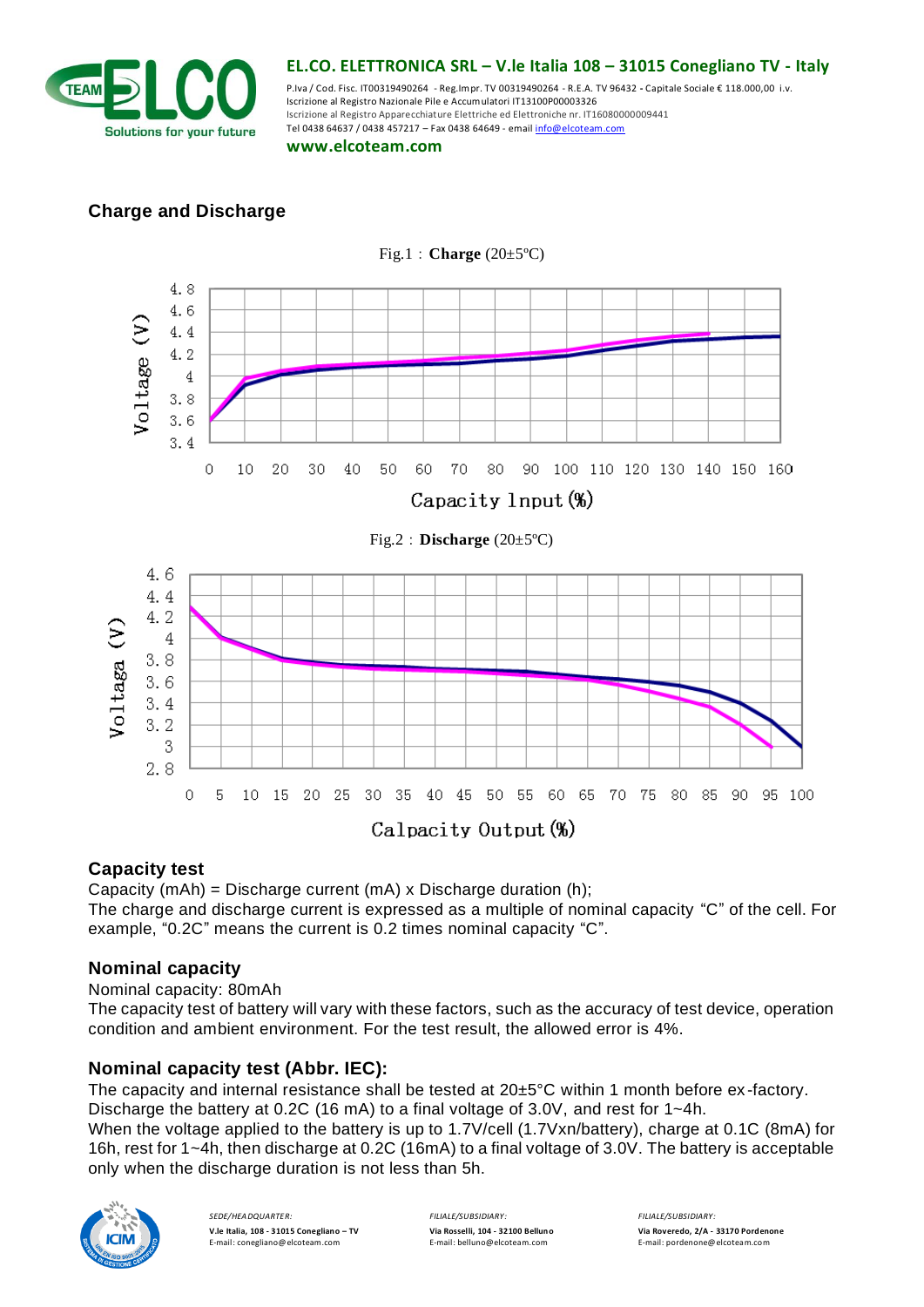

## **EL.CO. ELETTRONICA SRL – V.le Italia 108 – 31015 Conegliano TV - Italy**

P.Iva / Cod. Fisc. IT00319490264 - Reg.Impr. TV 00319490264 - R.E.A. TV 96432 **-** Capitale Sociale € 118.000,00 i.v. Iscrizione al Registro Nazionale Pile e Accumulatori IT13100P00003326 Iscrizione al Registro Apparecchiature Elettriche ed Elettroniche nr. IT16080000009441 Tel 0438 64637 / 0438 457217 – Fax 0438 64649 - emai[l info@elcoteam.com](mailto:info@elcoteam.com)

| Ambient<br>temp.     | Disch.<br>current<br>mA | Cut-<br>Off | h             | Rest   Charge  <br>mA | Charge   Rest  <br>time $ current $ duration $ time $ current<br>h | h             | Disch.<br>mA | Cut-<br>Off | Min<br>disch.<br>duration |
|----------------------|-------------------------|-------------|---------------|-----------------------|--------------------------------------------------------------------|---------------|--------------|-------------|---------------------------|
| $20 \pm 5^{\circ}$ C | 16                      | 3.0         | 1 $\sim$<br>4 | 8                     | 16                                                                 | $1 \sim$<br>4 | 16           |             | >5                        |

**www.elcoteam.com**

Five cycles are permitted for this test. The test shall be terminated at the end of the first cycle which meets the requirement.

## **Actual capacity**

In an ambient temperature of 20±5°C, discharge the battery at 0.2C (16mA) down to 3.0V, and rest for 1-4h, and then start the capacity test. The table below shows the available capacity after the charge and discharge cycles at different rate.

| Charge rate | Charge<br>Current<br>mA | Charge<br>time | rest<br>time<br>h | Discharge<br>rate | Discharge<br>Current<br>mA | Final<br>voltage<br>v | Capacity<br>mAh |
|-------------|-------------------------|----------------|-------------------|-------------------|----------------------------|-----------------------|-----------------|
|             |                         |                |                   | 0.2C              | 16                         |                       | $\geq 80$       |
| 0.1C        | 8                       | 16h            | $1\sim4$          | 0.3C              | 24                         | 3.0                   | $\geq 72$       |
|             |                         |                |                   | 0.5C              | 40                         |                       | $\geq 64$       |
| 0.2C        | 16                      | 7h             |                   | 0.2C              | 16                         |                       | $\geq$ 72       |

## **Charge retention**

Discharge the battery at 0.2C (16mA) down to 3.0V, and rest for 1-4h, and then Charge the battery for 16h at 0.1C (8mA), and after 28 days storage at 20±5°C, the capacity at a discharge rate of 0.2C shall be no less than 60% of nominal capacity (i.e. Charge retention capability  $\geq 60\%$ ).

# **Overcharge**

The battery shall be discharged at  $20\pm5^{\circ}$ C, at a constant current of 0.2C (16mA) down to a final voltage of 3.0V, and then be stored for not less than 1h and not more than 4h. After this storage, the battery shall be charged in an ambient temperature of  $20\pm5^{\circ}$ C, at 0.1C (8mA) for 48h, and then there shall be no leakage of electrolyte or deformation of the battery.

After rest for 1-4h, the capacity at a discharge rate of 0.2C (16mA) shall reach the nominal value.

## **Cycle life**

Prior to cycle life test, discharge the battery at 0.2C down to 3.0V. In an ambient temperature of 20±5℃, the available capacity of battery shall be 60% rated capacity after 500 cycles according to the conditions described in the table below. During test, the enclosure of battery shall be protected from the battery's temperature more than 35°C.

| Cycle number | Charge                  |         | <b>Discharge</b>        |  |  |
|--------------|-------------------------|---------|-------------------------|--|--|
|              | $0.1C \times 16h$       | NΟ      | $0.25C \times 2h20$ min |  |  |
| $2^{\sim}48$ | $0.25C \times 3h10$ min | NO      | $0.25C \times 2h20$ min |  |  |
| 49           | $0.25C \times 3h10$ min | NΟ      | 0.25C to 3.0V           |  |  |
|              | $0.1C \times 16h$       | 1h - 4h | 0.20C to 3.0V           |  |  |

It is permissible to allow sufficient rest time after completion of discharge at cycle 50, so as to start cycle 51. A similar procedure may be adopted at cycle 100, 150, 200, 250, 300, 350, 400 and 450.